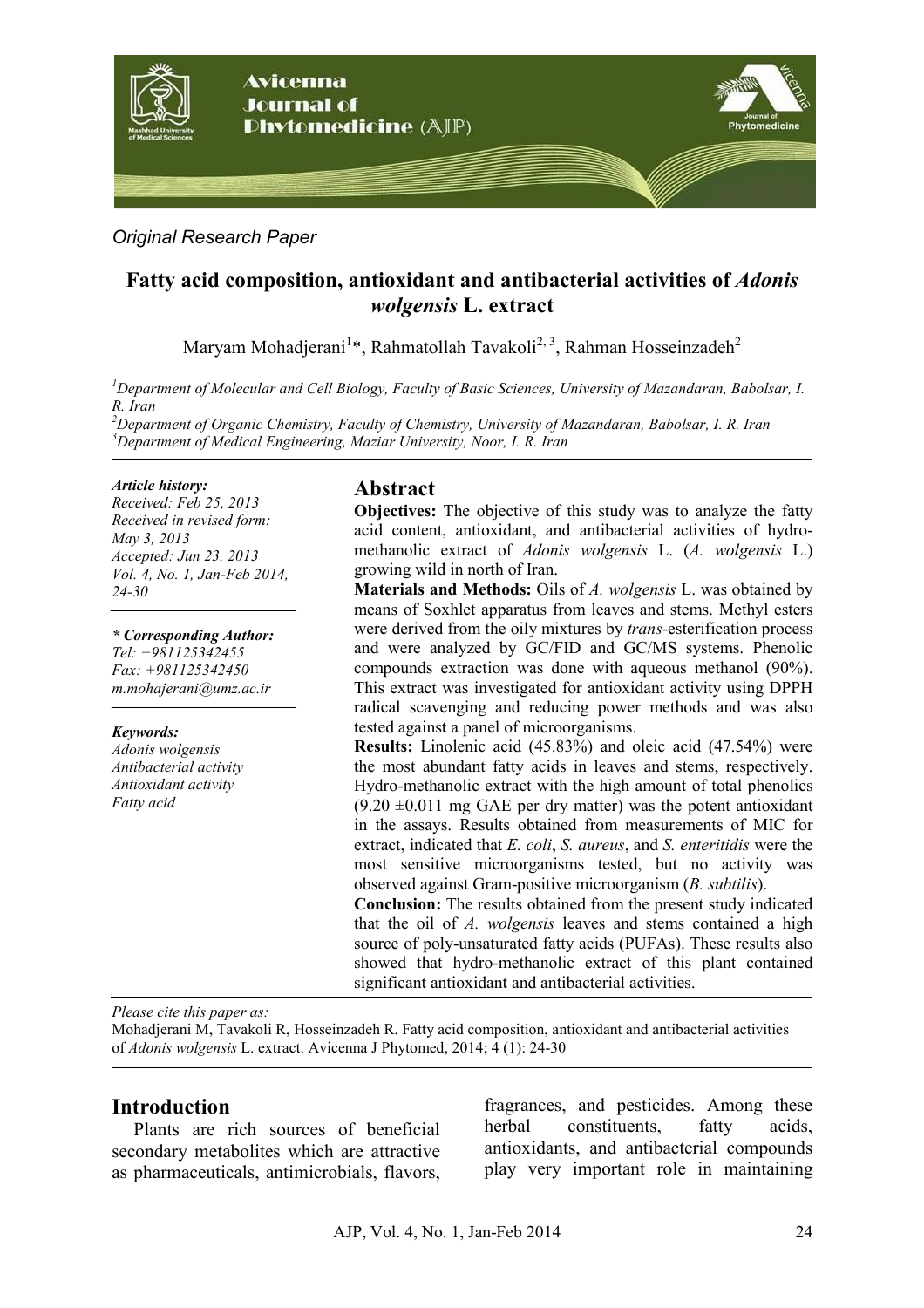health and improving the quality of human life. Therefore, there is a growing interest in finding plants for food and medicinal applications (Tavakoli et al., 2012a; Jelodarian et al., 2011; Sedighinia et al., 2012; Tekeli et al., 2010).

The genus *Adonis* L. (Ranunculaceae) comprises about 30 species of herbaceous plants, which are mainly distributed in the temperate regions of Asia and Europe (Wang, 1994). Nine taxa of this genus have already been reported from flora of Iran (Rechinger, 1992). A literature survey showed that the *Adonis* species has been found to be rich in flavonoids (Komissarenko et al., 1973), cardenolides (Pauli et al., 1993), and phenolic glycosides (Pauli and Junior, 1995). Recently, we reported essential oil composition of *A. wolgensis* L. aerial parts (Tavakoli et al., 2012b). There are no available data in the literature on the analysis of fatty acid's components, antioxidant, and antibacterial activities of *A. wolgensis* L. The purpose of the present study is to evaluate the chemical composition of fatty acids, antioxidant, and antibacterial activities of hydro-methanolic extract of aerial parts of *A. wolgensis* L. grown in the north of Iran.

# **Material and Methods Plant materials**

The aerial parts of *Adonis wolgensis* L. were collected during May 2011 from Alborz Mountains (Mazandaran province, Iran). The identification was done by one of the authors and voucher specimens were deposited in the herbarium of the Department of Biology, Faculty of Science, University of Mazandaran, Babolsar (No. 1502). The plant material was air-dried at room temperature and protected from light over a week.

# **Chemicals**

Ascorbic acid (AA), 2,2-diphenyl-1 picrylhydrazyl (DPPH), gallic acid, Folin- $Ciocalteu's$  reagent,  $FeCl<sub>3</sub>$ , and trichloroacetic acid (TCA) were obtained from Sigma and all other chemicals from Fluka BioChemika or Merck.

### **Oil extraction and fatty acid methyl esters preparation**

Dried ground plant materials (leaf and stem) were extracted with hexane using a Soxhlet apparatus (70 $\degree$ C, 6 h) to obtain the lipid components. After removing hexane using rotary evaporator, the oily mixtures were derived to their methyl esters by *trans*-esterification process (Paquat and Hautfenne, 1992) and were analyzed by GC/FID and GC/MS systems.

## **Analysis of fatty acid methyl esters**

Gas chromatography analyses were performed with a HP 5890 Series II gas chromatograph equipped with a FID detector and HP-5 (5% phenyl/95% polydimethylsiloxane) fused silica capillary column  $(30\times0.25 \text{ mm}^2)$  i.d., film thickness  $0.25$  um) using helium as carrier gas  $(1.0)$ mL/min). The injector temperature was 250 ºC and the column oven programmed was 50-220 °C at 4 °C/min. The detector (FID) was operated at 260 ºC. The GC/MS was performed with an Agilent 5973MSD coupled to an Agilent 6890 gas chromatograph, using helium as carrier gas, and the same column and oven conditions as above. The quadrupole mass spectrometer was scanned over the 35-500 amu with an ionizing voltage of 70 eV and an ionization current of 150 µA. Identification of constituents was done by matching their mass spectra with those in the Wiley 7 and NIST (National Institute of Science and Technology) libraries.

# **Preparation of extract**

For preparation of extract, ground material (10 g) was extracted in 90% aqueous methanol (100 ml) using an orbital shaker for 24 h at room temperature. The extract was separated from solid by filtration. The remaining residue was reextracted twice and the extracts were combined.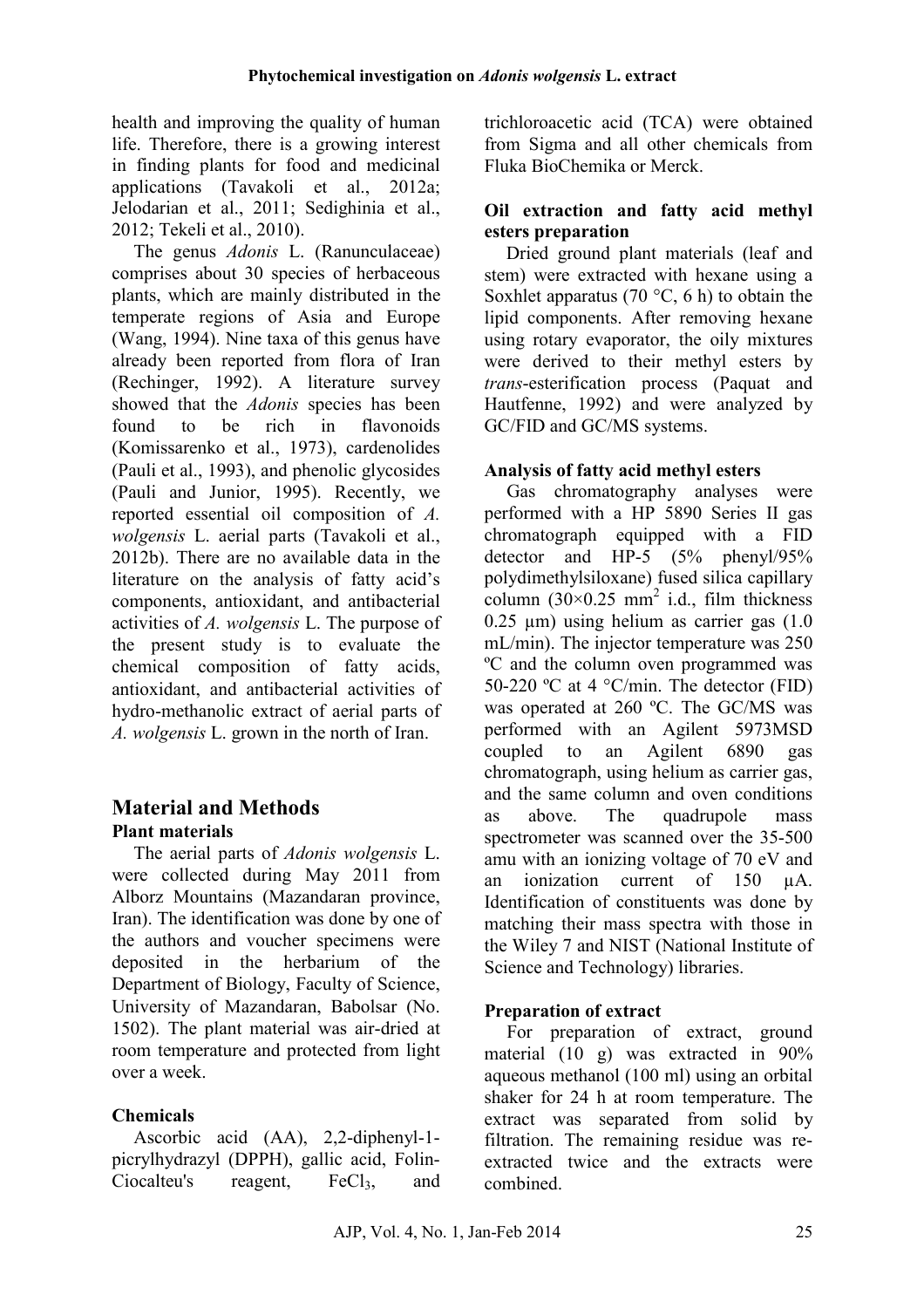### **Assessment of total phenolic content**

Total phenolic constituents of the hydromethanolic extract were determined according to the literature methods involving the Folin-Ciocalteu reagent and gallic acid as standard (Singleton and Rossi, 1965). Twenty microliters of extract solution (50 µg of dried extract) was taken in a cuvette, then 1.58 ml of distilled water and 100 µl of Folin-Ciocalteu reagent were added, and cuvette was shaken thoroughly. After 3 min, 300 µl of the sodium carbonate solution  $(7\% \t w/v)$  was added, and the mixture was allowed to stand for 2 h with intermittent shaking. All of the experiments were conducted in triplicate. Absorbance was measured at 760 nm.

### **DPPH radical scavenging assay**

The ability of extract to scavenge DPPH radicals was determined according to the method of Blois (1958). Briefly, 1 ml of a 1-mM methanolic solution of DPPH was mixed with 3 ml of extract solution in methanol (containing 25-200 µg of dried extract). The mixture was then vortexed vigorously and left for 30 min at room temperature in the dark. The absorbance was measured at 517 nm and activity was expressed as percentage DPPH scavenging relative to control using the following equation:

 $I(\%) = 100 \times (A_{blank} - A_{sample}/A_{blank})$ 

Where *A*blank is the absorbance of the control reaction (containing all reagents except the test compound) and *A*sample is the absorbance of the test compound. Extract concentration providing 50% inhibition  $(IC_{50})$  was calculated from a graph plotting<br>percentage inhibition against extract percentage inhibition against extract concentration. All of the experiments were conducted in triplicate.

# **Determination of reducing power**

Ability of the extract to reduce iron (III) was assessed by the method of Yildirim, Mavi, and Kara (2001). The dried extract  $(50-600 \mu g)$  in 1 ml of methanol was mixed with 2.5 ml of phosphate buffer (0.2 M, pH) 6.6) and 2.5 ml of potassium ferricyanide  $(K_3Fe~(CN)_6, 10 g/l)$ , then the mixture was incubated at 50 ºC for 30 min. After incubation, 2.5 ml of trichloroacetic acid  $(100 \text{ g }$ l<sup>-1</sup>) was added. Finally, 2.5 ml of the solution was mixed with 2.5 ml of distilled water and 0.5 ml of FeCl<sub>3</sub> (1 g  $l^{-1}$ ) and the absorbance was measured at 700 nm. Ascorbic acid was used as standard. All of the experiments were conducted in triplicate. Higher absorbance indicates higher reducing power.

## **Antibacterial activity**

The hydro-methanolic extract was tested against a panel of microorganisms, including *Escherichia coli* ATCC 1533*, Bacillus subtilis* ATCC 1156, *Staphylococcus aureus* ATCC 1189, and *Salmonella enteritidis* ATCC 1609. For calculation of minimum inhibitory concentration (MIC) which represents the concentration that completely inhibits the growth of microorganisms, a microdilution broth susceptibility assay was used, as reported by Clinical and Laboratory Standards Institute (CLSI, 1999).

All tests were performed in Mueller Hinton Broth. A series of dilutions were prepared in the range 0.01-72 mg/ml of the extract in a 96-well microtiter plate, including one growth control  $(NB + Tw$ een 80) and one sterility control  $(NB + Twee$  $80 +$  extract). One hundred and sixty  $\mu$ l NB was added onto the microplates with 20  $\mu$ l of the tested solution. Then, 20  $\mu$ l 5 × 10<sup>5</sup> CFU/ml (confirmed by viable count) of standard microorganism suspension was inoculated onto the microplates. The plates were incubated at 37 °C for 24 h. Amoxicillin was used as a reference compound for antibacterial activity. The growth was indicated by the presence of a white 'pellet' on the well bottom. The MIC was calculated as the highest dilution showing complete inhibition of the tested strains. All of the experiments were conducted in triplicate.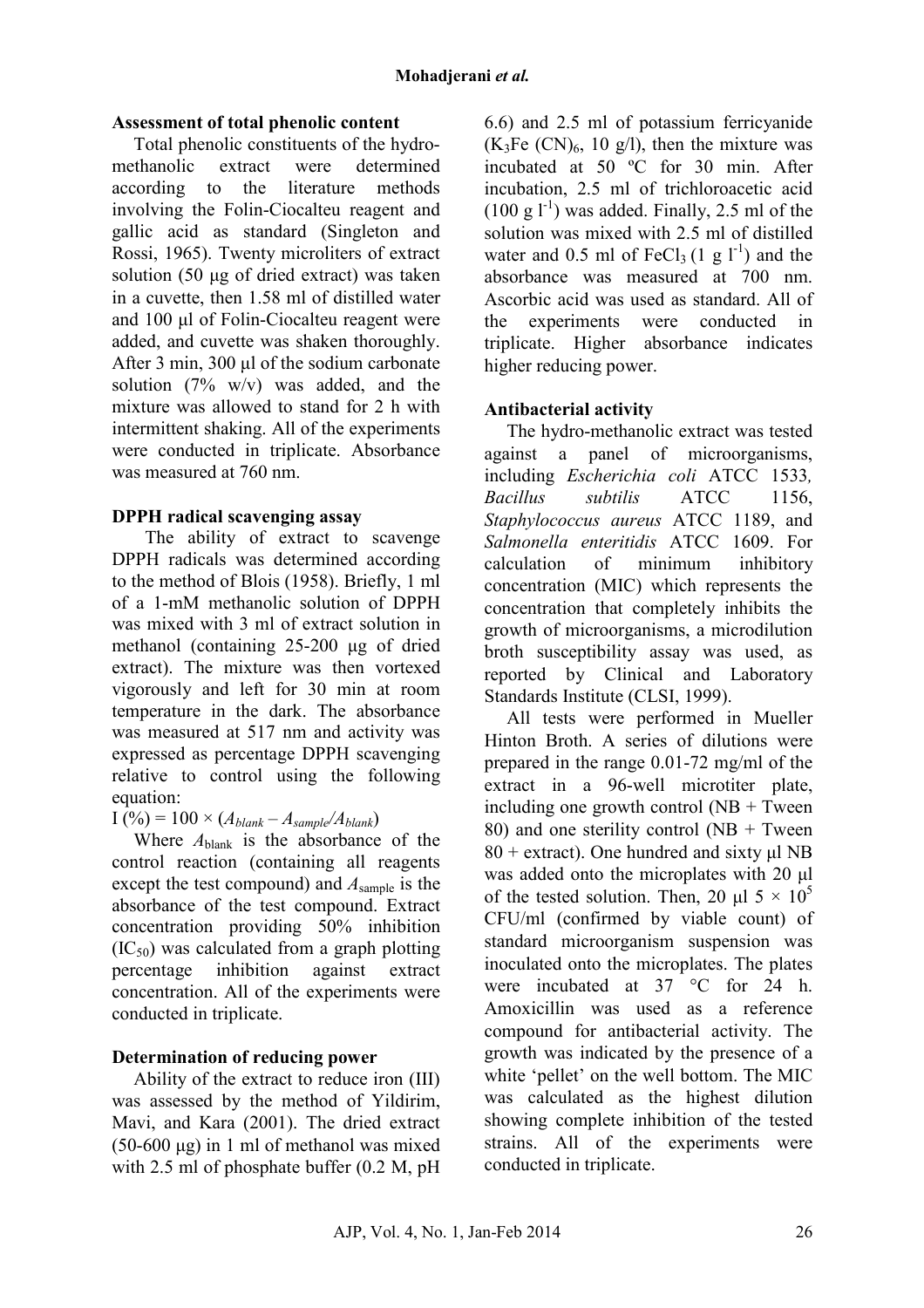#### **Results**

#### **Fatty acid composition**

Fatty acid composition of *A. wolgensis* L. is presented in Table 1. As shown in this table, palmitic acid (28.25% in leaf and 33.10% in stem) and linoleic acid (12.55% in leaf and 11.26% in stem) were similar in both parts. However, α-linolenic acid (45.83%), as a major component, was only found in leaf extract and oleic acid (47.54%), as a major component, only was found in stem extract Table 1.

Table 1. Fatty acids detected in the leaf and stem extracts of *Adonis wolgensis* L

| <b>Fatty acids</b>                        | $\mathbf{R} \mathbf{T}^{\mathbf{a}}$ | Leaf $(\% )$ | Stem $(\% )$ |
|-------------------------------------------|--------------------------------------|--------------|--------------|
| Palmitic acid                             | 34.48                                | 28.25        | 33.10        |
| Linoleic acid                             | 37.54                                | 12.55        | 11.26        |
| Oleic acid                                | 37.64                                |              | 47.54        |
| a-Linolenic acid                          | 37.78                                | 45.83        |              |
| Other hydrocarbon<br>compounds identified |                                      | 13.37        | 8.1          |
| $\Sigma$ Saturated fatty acid             |                                      | 28.25        | 33.10        |
| $\Sigma$ Unsaturated fatty<br>acids       |                                      | 58.38        | 58.8         |

<sup>a</sup>RT: Retention time

#### **Antioxidant activity**

Results of the colorimetric analysis of total phenolics, based on the absorbance values of the extract solutions and comparison with the standard solutions of gallic acid equivalents, are given in Table 2. Total phenolic content (TPC) of hydromethanolic extract of *A. wolgensis* L. was

9.20±0.011 GAE/g dry matter as illustrated in Table 2.

Free radical scavenging capacity of the hydro-methanolic extract is also shown in Table 2. Since the reaction followed a concentration-dependent pattern, only concentration of active extract providing 50% inhibition concentration  $(IC_{50})$  was included in the table. Ascorbic acid was used as a standard. The value  $IC_{50}$  of A. *wolgensis* L. was 27.45±0.083 (*µ*g/ml).

Results of reducing power analysis of hydro-methanolic extract of *A. wolgensis* L. is presented in Table 3. The reducing potential of this extract measured for the concentration up to 0.6 mg/ml showed general increase in activity when concentration increased. The reducing potential of the tested hydro-methanolic extract was observed at concentrations of 0.05-0.6 mg/ml. The absorbance recorded for the tested extract solutions in this assay was in between 0.18 and 1.96 In comparison with standard ascorbic acid and gallic acid, hydro-methanolic extract showed lower reducing power as illustrated in Table 3.

Table 2. Total phenolic content and radical scavenging capacity of hydro-methanolic extract of *Adonis wolgensis* L<sup>a</sup>

| <b>Samples</b>              | <b>Gallic</b> acid<br>equivalents <sup>b</sup> | $IC_{50}$ ( $\mu$ g/ml) |
|-----------------------------|------------------------------------------------|-------------------------|
| Hydro-methanolic<br>extract | $9.20 \pm 0.011$                               | $27.45\pm 0.083$        |
| Ascorbic acid               |                                                | $22.23\pm 0.175$        |

<sup>a</sup>Values are mean±SD of three separate experiments; <sup>b</sup> mg GAE per dry matter.

Table 3. Reducing potential of Hydro-methanolic extract of *Adonis wolgensis* L a,b

| Concentration<br>(mg/ml) | 0.05            | $0.1\,$        | 0.2             | 0.4             | 0.6           |
|--------------------------|-----------------|----------------|-----------------|-----------------|---------------|
| Absorbance               | $0.18 \pm 0.01$ | $0.37\pm0.011$ | $0.68 \pm 0.01$ | $1.32 \pm 0.02$ | $1.96\pm0.12$ |

<sup>a</sup>Absorbance values at 700 nm; <sup>b</sup>Values are mean $\pm$ SD of three separate experiments.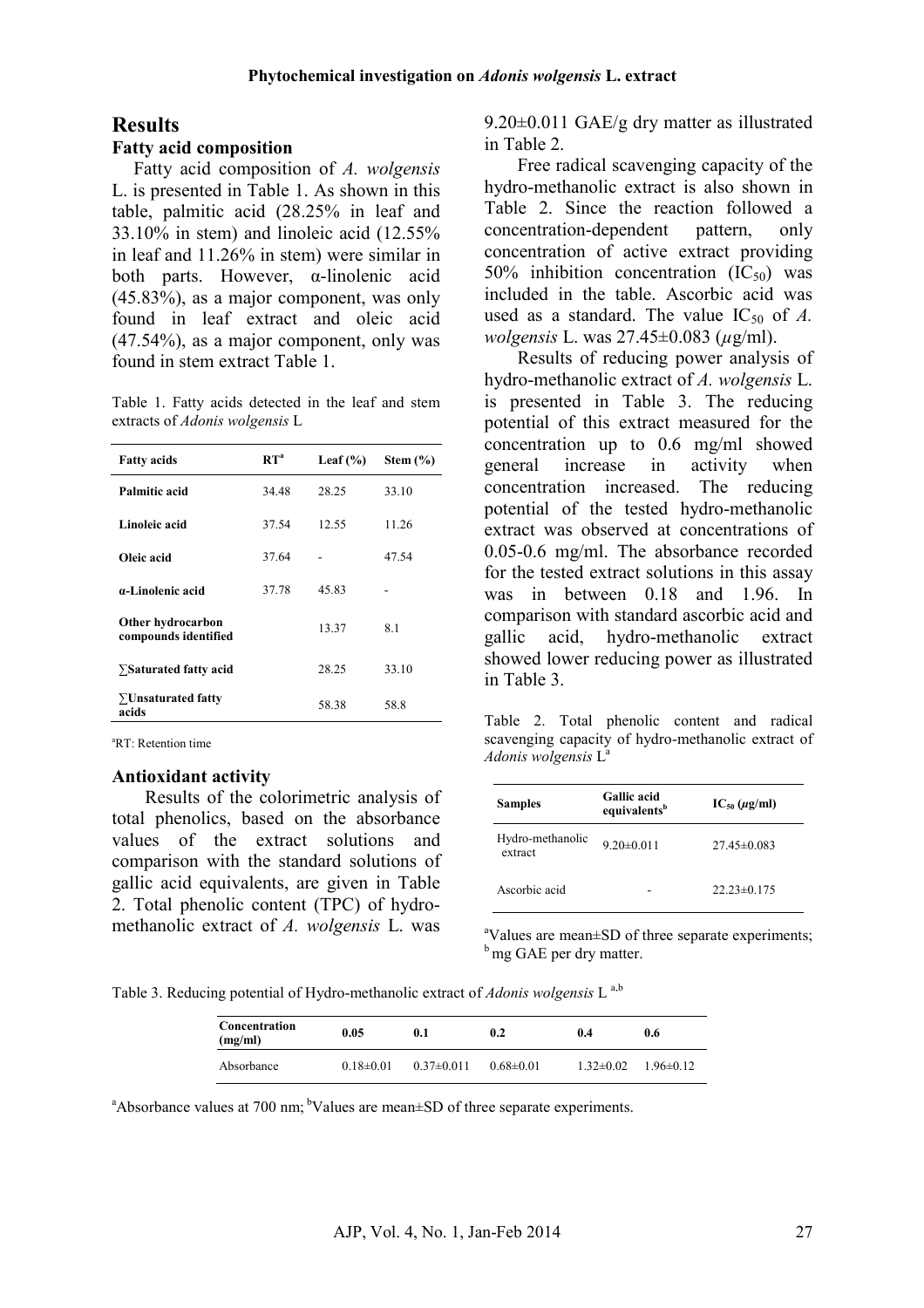### **Antibacterial activity**

In this study, the antibacterial activity of the hydro-methanolic extract of *A. wolgensis* L. against panel pathogenic microorganisms was assessed by measurement of minimum inhibitory<br>concentration (MIC). The results are concentration (MIC). presented in Table 4. From the results given in this table, we can conclude that the extract of *A. wolgensis* was particularly effective against the Gram-negative *Salmonella enteritidis* (48±1.56 *µ*g/ml) and *Escherichia coli* (50±1.94 *µ*g/ml), and the Gram-positive *Staphylococcus aureus*  $(50\pm1.83 \mu g/ml)$ , but no activity was observed against Gram-positive microorganism *Bacillus subtilis* (Table 4).

Table 4. Antibacterial activity in terms of MIC of hydro-methanolic extract of *A. wolgensis* L. on the selected strains of bacteria<sup>a,b</sup>

| <b>Tested microorganisms</b> | Extract      | Amoxycillin   |
|------------------------------|--------------|---------------|
| Salmonella enteritidis       | $48\pm2.56$  | $25 \pm 1.71$ |
| Staphylococcus aureus        | $50\pm 2.83$ | $28 \pm 1.82$ |
| Escherichia coli             | $50\pm3.94$  | $28\pm1.75$   |
| <b>Bacillus subtilis</b>     |              | $30\pm 2.54$  |

<sup>a</sup> Minimum inhibitory concentration, MIC  $(\mu g/ml)$ .<sup>b</sup> Values are mean ±SD of three separate experiments.

# **Discussion**

According to the results obtained from GC-MS, the leaf and stem of the plant differed in terms of fatty acid content and their percentages (Table 1). Table 1 shows that the unsaturated fatty acid contents were higher than saturated ones in both tested extracts. Poly-unsaturated fatty acids (PUFAs) are considered valuable compounds in the human diet because of their effect in human health (Das, 2000; Grundy, 1997). Therefore, increased consumption of monounsaturated fatty acids and polyunsaturated fatty acids and decreased consumption of saturated fatty acids are linked to positive health outcomes. According to these results, the oil of *A. wolgensis* L. may be a good source of poly-unsaturated fatty acids.

Aqueous mixtures of methanol, ethanol, and acetone are commonly used to extract plants (Sun and Ho, 2005). Thus, in this study, 90% methanol was used as extracting solvent. Phenolic compounds are attracting considerable interest in the field of medicine and food chemistry due to their promising antioxidant potential. Therefore, measurement of total phenolic content of natural products is an essential task. The results show that the hydro-methanolic extract of *A. wolgensis* L. is a rich source of polyphenolic compounds (9.20±0.011  $GAE/g$  dry matter), as confirmed by aforementioned investigations (Komissarenko et al., 1973; Pauli and Junior, 1995). The content of total phenolic in the present study was comparable with other researches (Silva et al., 2006; Sultana et al., 2007).

Free radicals are involved in lipid peroxidation, which plays important role in the development of various chronic diseases such as cancer, Alzheimer's, and heart diseases (Halliwell and Gutteridge, 1989). Therefore, the ability to scavenge free radicals is an important antioxidant property. The value  $IC_{50}$  shows hydromethanolic extract which is contained high amount of total phenolics, to be also an active radical scavenger.

The reducing power of a compound  $(Fe<sup>3+</sup>-Fe<sup>2+</sup>)$  is used to determine the electron-donating capacity of antioxidants and is one of the main characteristics of phenolic compounds (Dorman et al., 2003). Ability of the extract to reduce iron (III) to iron (II) was determined and compared with that of ascorbic acid and gallic acid which are known to be strong reducing agents. The results of antioxidant activity of hydro-methanolic extract suggest that the antioxidant activity has high correlation with total phenolic content. Several researchers have reported the relationship between total phenolic content and antioxidant activity in plant extracts (Sultana et al., 2007; Mustafa et al., 2010).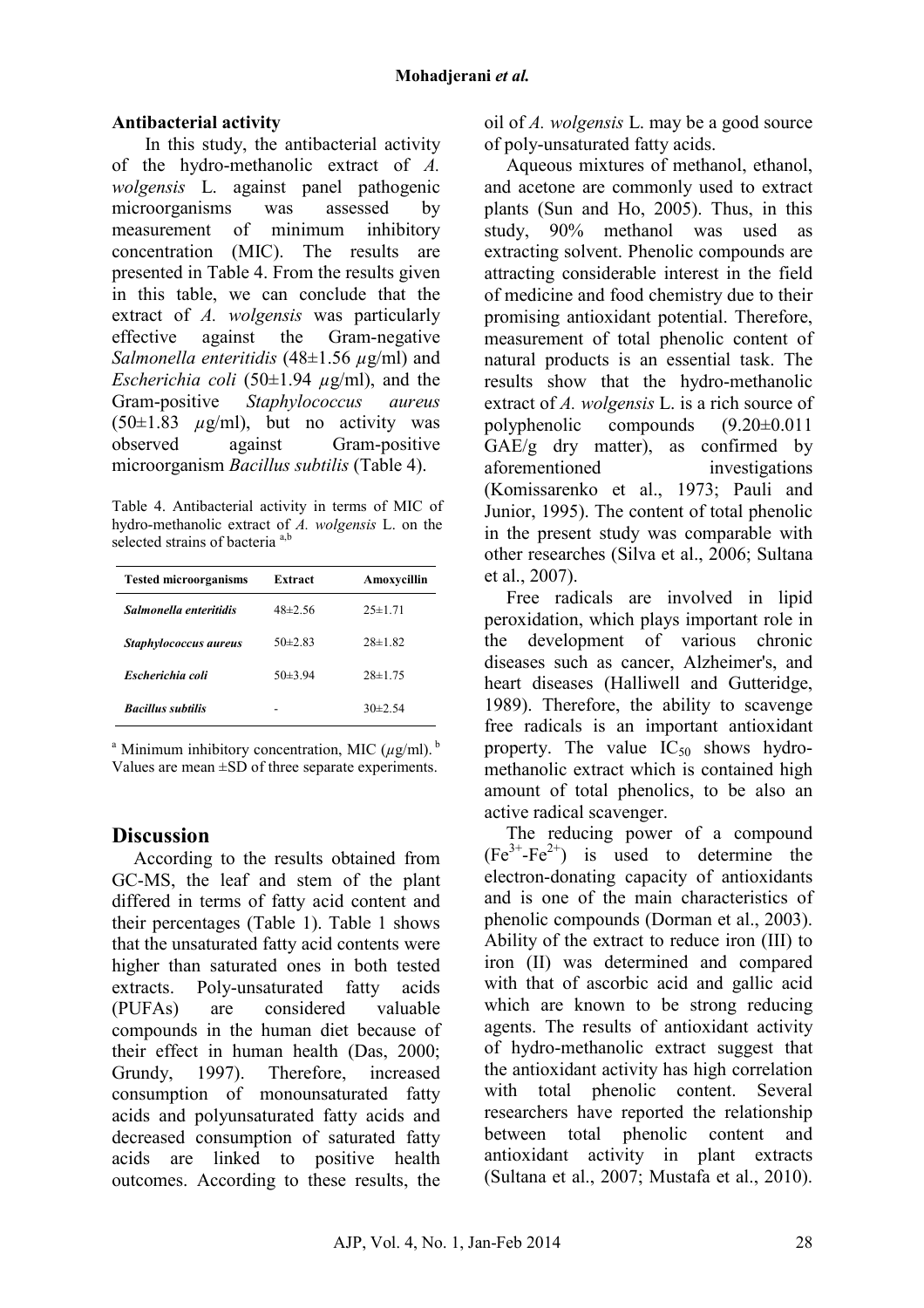On the other hand, the results of the present study indicated that phenolic compounds are powerful scavengers of free radicals and reducing agents. However, further investigation is needed to identify individual compounds forming antioxidative system and develop their application as food and pharmaceuticals.

Increase of antibiotic resistance as well as undesirable side effects of synthetic drugs have triggered immense interest in the search for new antimicrobial agents of plant origin (Lewis and Elvin-Lewis, 1995; Alves et al., 2012). In this study, the antibacterial activity of the hydromethanolic extract of *A. wolgensis* L. against panel pathogenic microorganisms was assessed by measuring MIC. The results showed that hydro-methanolic extract contains effective antibacterial activity and are comparable with amoxycillin as standard antibiotic and results of others studies (Quereshi et al., 2010; Miceli et al., 2009). High antibacterial activity of this extract could be due to the high content of phenolic compounds (Herald & Davidson, 1983; Stead, 1993).

There are reports that show extracts of some plants and mushrooms have poor antibacterial activity against *B. subtilis*, while possess significant activity against other Gram-positive and Gram-negative bacteria as mentioned in this study (Smania et al., 2007; Alves et al., 2012). Therefore, further isolation and purification of this extract are required to determine the active compounds responsible for antibacterial activity. Although our results support the idea that *A. wolgensis* L. extract is a candidate for treatment of infectious diseases, clinical trials are required to confirm its antibacterial effect and general safety.

### **Acknowledgements**

Financial support of this work from the Research Council of Mazandaran University is gratefully acknowledged.

### **Conflict of interest**

There is not any conflict of interest in this study.

# **References**

- Alves MJ, Ferreira ICFR, Dias J, Teixeira V, Martins A, Pintado M. 2012. A Review on Antimicrobial Activity of Mushroom (Basidiomycetes) Extracts and Isolated Compounds. Planta Med, 78: 1707-1718.
- Blois MS. 1958. Antioxidant determinations by the use of a stable free radical. Nature, 26: 1199-1200.
- Clinical and Laboratory Standards Institute. 2005. Performance Standards for Antimicrobial Susceptibility Testing. Fifteenth informational supplement, CLSI Document No. M100-S15. CLSI, Wayne PA.
- Das UN. 2000. Beneficial effect(s) of n-3 fatty acids in cardiovascular diseases: But, why and how? Prostaglandins Leukot. Essent. Fatty Acids, 63: 351-362.
- Dorman HJD, Peltoketo A, Hiltunen R, Tikkanen MJ. 2003. Characterisation of the antioxidant properties of de-odourised aqueous extracts from selected Lamiaceae herbs. Food Chem, 83: 255-262.
- Grundy SM. 1997. What is the desirable ratio of saturated, polyunsaturated, and monounsaturated fatty acids in the diet? Am J Clin Nutr, 66: 988S-990S.
- Halliwell B, Gutteridge JMC. 1989. Oxidative stress: adaptation damage repair and death. In: Halliwell B, Gutteridge JMC (Eds), Free radical in biology and medicine. pp. 285- 295, Oxford, Clarendon Press.
- Herald PJ. Davidson PM. 1983. Antibacterial activity of selected hydroxycinnamic acids. J Food Sci, 48: 1378-1379.
- Jelodarian S, Ebrahimabadi AH, Khalighi A, Batooli H. 2011. Evaluation of antioxidant activity of *Malus domestica* fruit extract from Kashan area. Avicenna J Phytomed, 2: 139-145.
- Komissarenko NF, Korzennikova EP, Yatsyuk VY. 1973. Flavonoids of *Adonis wolgensis*. Chem Nat Cmpd, 9: 417.
- Lewis WH, Elvin-Lewis MP. 1995. Medicinal plants as a sources of new therapeutics. Ann Mo Bot Gar, 82: 16-24.